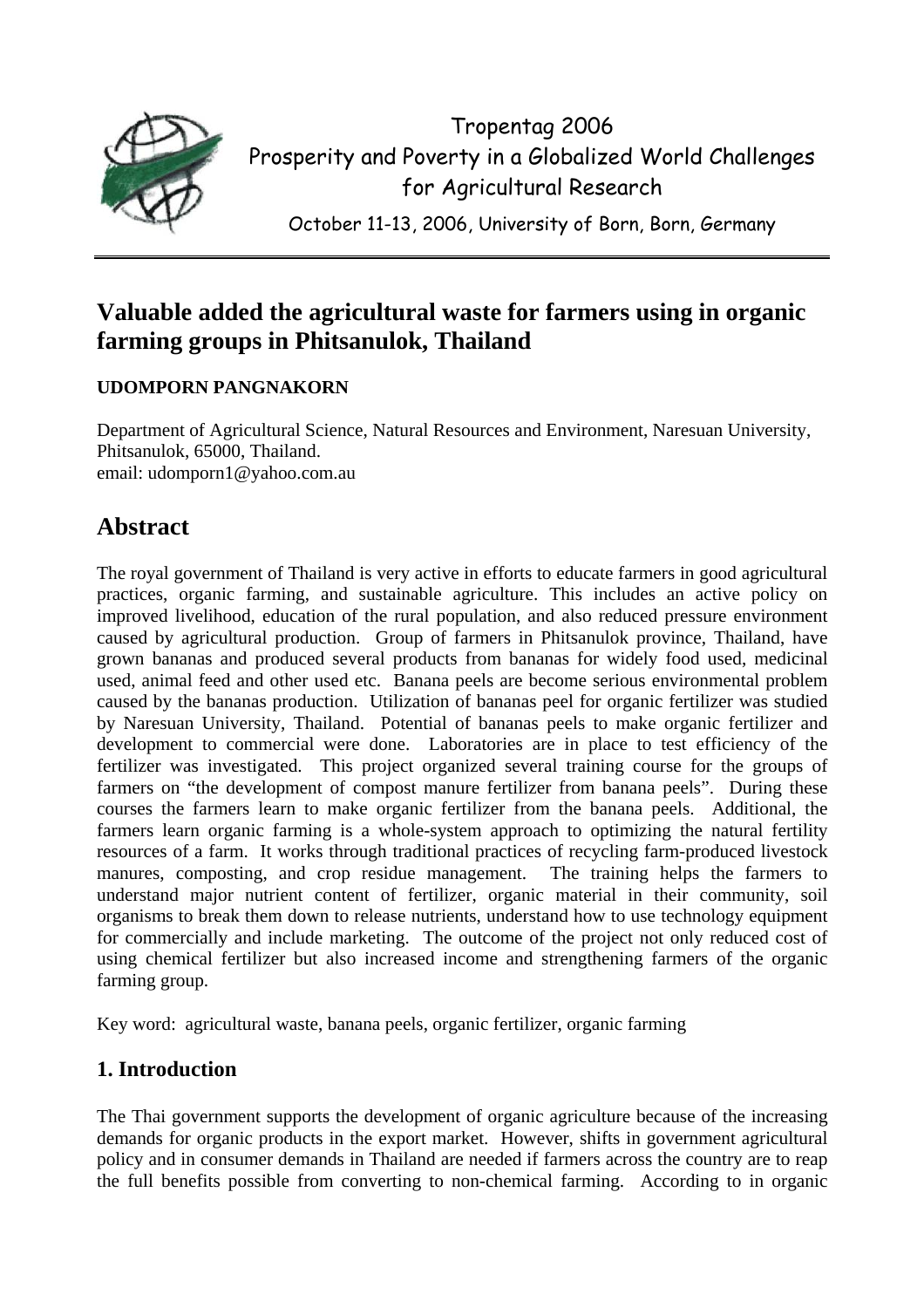farming systems do not use toxic chemical pesticides or fertilizers. However, chemical fertilizer is necessary and widely used by the Thai farmer. But rates of chemical fertilizers applied by the farmer is still low than the rate of recommendation due to the high cost of fertilizers that farmer can not afford. Naresuan University concern with demand for organic fertilizer, and have stimulated the driving force in the development of organic agriculture, particularly local farmers in Phitsanulok province, Thailand. The organic fertilizer plays vital role for better production and becomes the alternative source of essential plant nutrients. Therefore, the need for increase crops yield by using organic fertilizer were recommended. Also, the need materials for compost fertilizer were increase used by the farmers. Moreover, the organic wastes were increased and become environmental problem caused by banana peels in the processed food products from the bananas.

### **2. Background and Aim of the study**

Bananas are cultivated widely by smallholders in many parts of Thailand. The total planted area in 2002 is approximately 619,612 hectares (Bansiddhi, K. 2003). There are more than 50 varieties of bananas in Thailand. Kluai Numwa is one of the bananas variety has cultivated by farmers in Phitsanulok particularly variety of "Malee Ong". Phitsanulok is located in the lower northern region of Thailand. The agriculture sector, especially bananas planting is the major occupation of the people here. They have grown banana and produced several products from bananas for widely food used such as dried banana in commercial. As a result 200 tones of waste from banana peels were generated each day and its trend is increasing. This waste is transported and disposed in municipal landfill. Phitsanulok municipality has tried to increase efficiency of waste management while reducing the amount of waste disposed in the landfill. Thailand government by Provincial Chief Executive Officer in Phitsanulok (CEO) has promoted organic farming and become pilot project in Phitsanulok. The CEO project has responded by Naresuan University where is located in Phitsanulok. Naresuan University has studied by investigating potential of bananas peels to make organic fertilizer and development to commercial. The organic waste from the banana peels is fermented by effective microorganism and molasses and used as Fermented Organic Liquid. The municipality has utilized this liquid as a deodorizer and cleaning liquid. Furthermore this organic liquid can be used as fermented organic liquid fertilizer. It works through traditional practices of recycling farm-produced livestock manures, composting, and crop residue management. Moreover, training courses were setting for the valuable added of agricultural waste from banana peels to the local farmers. To increase the income of the farmers, the project "Organic Farming for Good Health" was launched. The project aimed at reducing the use of chemical substances in agriculture. The outcome of the project not only reduced cost of using chemical fertilizer but also increased income and strengthening farmers of the organic farming group.

## **3. Method**

#### **3.1 Farmer Field School**

Farmer Field School is a season-long training activity that takes place in the field. It consists of a group of 20 to 30 farmers in Phitsanulok who have regular (weekly or monthly) meetings during the cropping season. Each meeting includes with a discussion of crop management decisions based on local field problems. One of the problems was agricultural waste from banana peels. The training process is always learner-centered, participatory and relying on an experiential learning approach. It works through traditional practices of recycling farm-produced livestock manures, composting, and crop residue management. The training helps the farmers to understand major nutrient content of fertilizer, organic material in their community, soil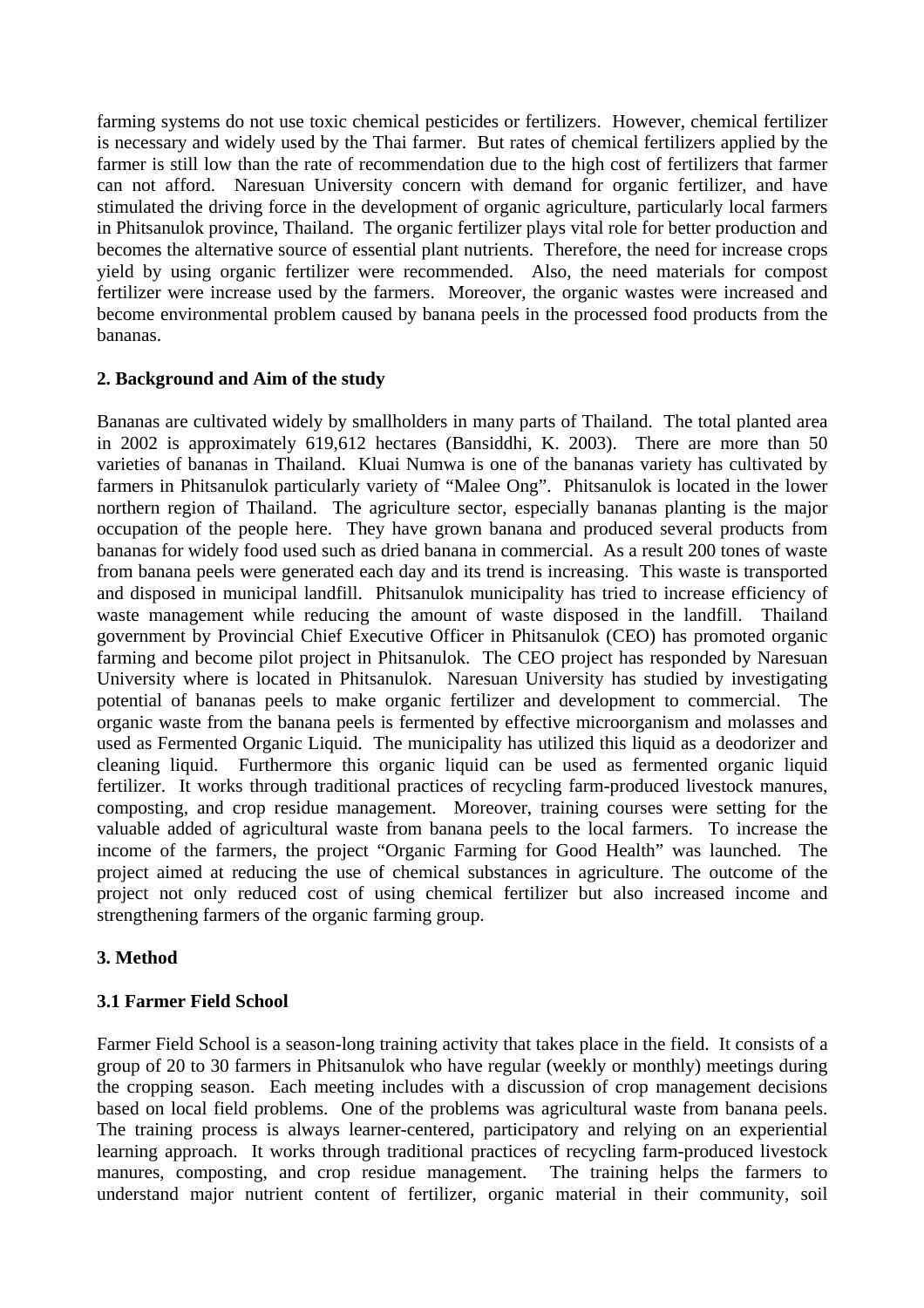organisms to break them down to release nutrients, understand how to use technology equipment for commercially and include marketing.

## **3.2 Compost Fertilizer**

The farmers group were trained the traditional method of fermentation compost fertilization. All of agricultural wastes such as banana peels and livestock manures were collected. Make four layers of compost materials, each layer about 2-3 m width 30-40 cm height and 25 cm thick. A layer of compost material consists of three parts banana peels, one part livestock manure, soils, and molasses, urea spread on top of each other. Stack the layers until the compost heap reaches 1.5 m high. Insert several perforated bamboo poles into compost bed to serve as breathers. The compost piles were fermented under the Sun in 40 to 60 days and were turned every 4 days (Anonymous 2004). The composting process depends on many factors. These factors include temperature, moisture, oxygen, particle size, carbon-to-nitrogen ratio and the frequency and degree of turning (Anonymous 2004). The mature composts were mixed up with clay and molasses before make to granule and become final products of granule fertilizer for using and selling by the farmers group.

### **4. Result and Discussion**

The compost fertilizer in granule were analyzed the nutrient content with parameter are shown in table 1 and table 2.

| <b>Parameter</b>                | <b>Compost Analysis</b>                                        |  |  |  |  |  |
|---------------------------------|----------------------------------------------------------------|--|--|--|--|--|
| 1. pH                           | Compost: Water = $1:1$ measure with pH Meter                   |  |  |  |  |  |
| 2. Nitrogen (N)                 | Micro-Kjedahl Method                                           |  |  |  |  |  |
| 3. Phospholus (P)               | Wet digestion/ Vanadate/ measure with Spectrophotometer        |  |  |  |  |  |
| 4. Potassium (K)                | Wet digestion measure with Atomic Absorption Spectrophotometer |  |  |  |  |  |
| 5. Organic matter               | Walkley and Black method                                       |  |  |  |  |  |
| 6. Organic Carbon               |                                                                |  |  |  |  |  |
| 7. Electrical Conductivity (EC) | Conductivity meter                                             |  |  |  |  |  |

Table 1 Method of parameters analysis in compost fertilizer from banana peels

|  |  | Table 2 Analysis of values of nutrient content of compost fertilizer from banana peel composting |
|--|--|--------------------------------------------------------------------------------------------------|
|--|--|--------------------------------------------------------------------------------------------------|

| <b>Treatments</b>                                           | Nutrient Content of banana peel composting (%) |      |                          |      |                                 |                   |                |                 |  |
|-------------------------------------------------------------|------------------------------------------------|------|--------------------------|------|---------------------------------|-------------------|----------------|-----------------|--|
| <b>Agricultural wastes</b><br>and animal manure<br>(ratio)  | N                                              | P    | Κ                        | рH   | <b>Organic</b><br><b>Matter</b> | Organic<br>Carbon | EC.<br>(mS/cm) | <b>Moisture</b> |  |
| banana peels : cattle<br>manure $= 100 : 20$                | 1.89                                           | 2.92 | 0.84                     | 7.91 | 28.43                           | 6.36              | 9.97           | 33.51           |  |
| banana peels : cattle<br>manure : urea<br>$= 100:20:0.2$    | 1.82                                           | 2.13 | $\overline{\phantom{0}}$ | 8.30 | 36.81                           | 21.35             | 9.73           | 32.87           |  |
| banana peels : cattle<br>manure: molasses<br>$= 100:20:0.2$ | 2.90                                           | 1.51 | 3.00                     | 8.10 | 18.43                           | 2.53              | 6.67           | 37.79           |  |
| banana peels                                                | 1.69                                           | 2.92 | 0.84                     | 9.91 | 24.79                           | 10.96             | 7.91           | 15.55           |  |